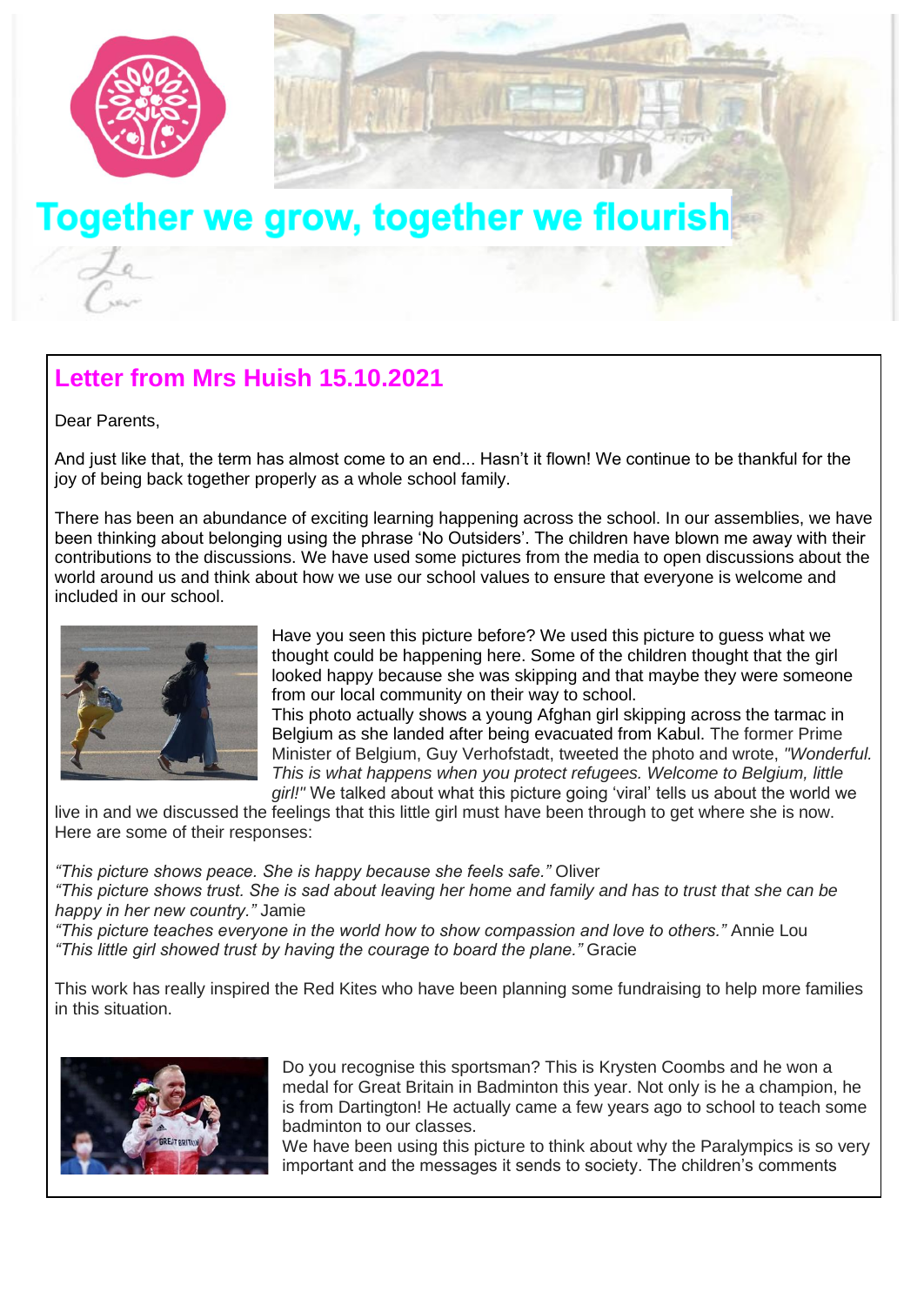showed how the Paralympics gave them the message that life has 'no limits' and that they can achieve anything, if they dream big enough.

Here are some of their responses:

*"Years ago there were no paralympics so people with disabilities had no place to compete. This symbolises a more inclusive society."* Sienna

*"The paralympians do great things despite their disabilities. They have big dreams and don't let anything stop them. They show us that they are just as good as everyone else - better actually, because they have to work harder."* Torin

*"Life with no limits means that there are no rules to what you can do. You can follow your dreams no matter what."* London

I think that this quote, below, really sums up the conversations that the children have had this half term, so I thought I would leave you with this to enjoy!

**. "Our problem is not that we aim too high and miss, but that we aim too low and hit." — Aristotle**

I hope that you have enjoyed the updates for this fortnight! Have a wonderful weekend. Warmest wishes Mrs Huish



STORIES



**Community News:** Silver Stories Project We are really excited to inform you that we have signed up to the National Silver Stories project. This is an endearing project that creates a magical relationship across generations through stories. Four of our children have been chosen to start the project. Yasmin & Florence and Alanna & Elodie have been registered as 'Silver Readers' and will be calling an elderly 'Silver Listener' each week to simply share a book with them. The Silver Stories project was set up to help bridge the loneliness gap in communities and we cannot wait to take part and help to make a difference!

**Community News:** Lili and Ilvy's Fundraiser for the Food Bank Bring your pennies to school next week.

Lilijana and Ilvy have prepared a fundraising event with some pumpkins that they grew in their own garden. They were very happy to have grown a big pumpkin and wanted to set up a little stand outside the school entrance next week to ask people to pay a donation to guess the weight of the pumpkin. Are you up for the challenge?

The winner will get the pumpkin and all the donations would be split between the school forest school and Food In Community [\(Food in Community –](https://foodincommunity.org/) Lets Bring it to the table – [Every week Food in Community rescues and sorts](https://foodincommunity.org/)  [surplus fresh fruit and vegetables, and delivers boxes to charities and](https://foodincommunity.org/)  [community groups in and around Totnes.\)](https://foodincommunity.org/)

Good luck in using your weighing skills. You can have as many goes as you like!

**Community News:** New Team Members! This term, we have welcomed Mrs Merrington to the KS2 team. Mrs Merrington is an experienced Learning Support Assistant working across the KS2 classes. She is a brilliant addition to the team! At the end of this week, we say farewell to Mrs Coon and Miss Zaki who both have exciting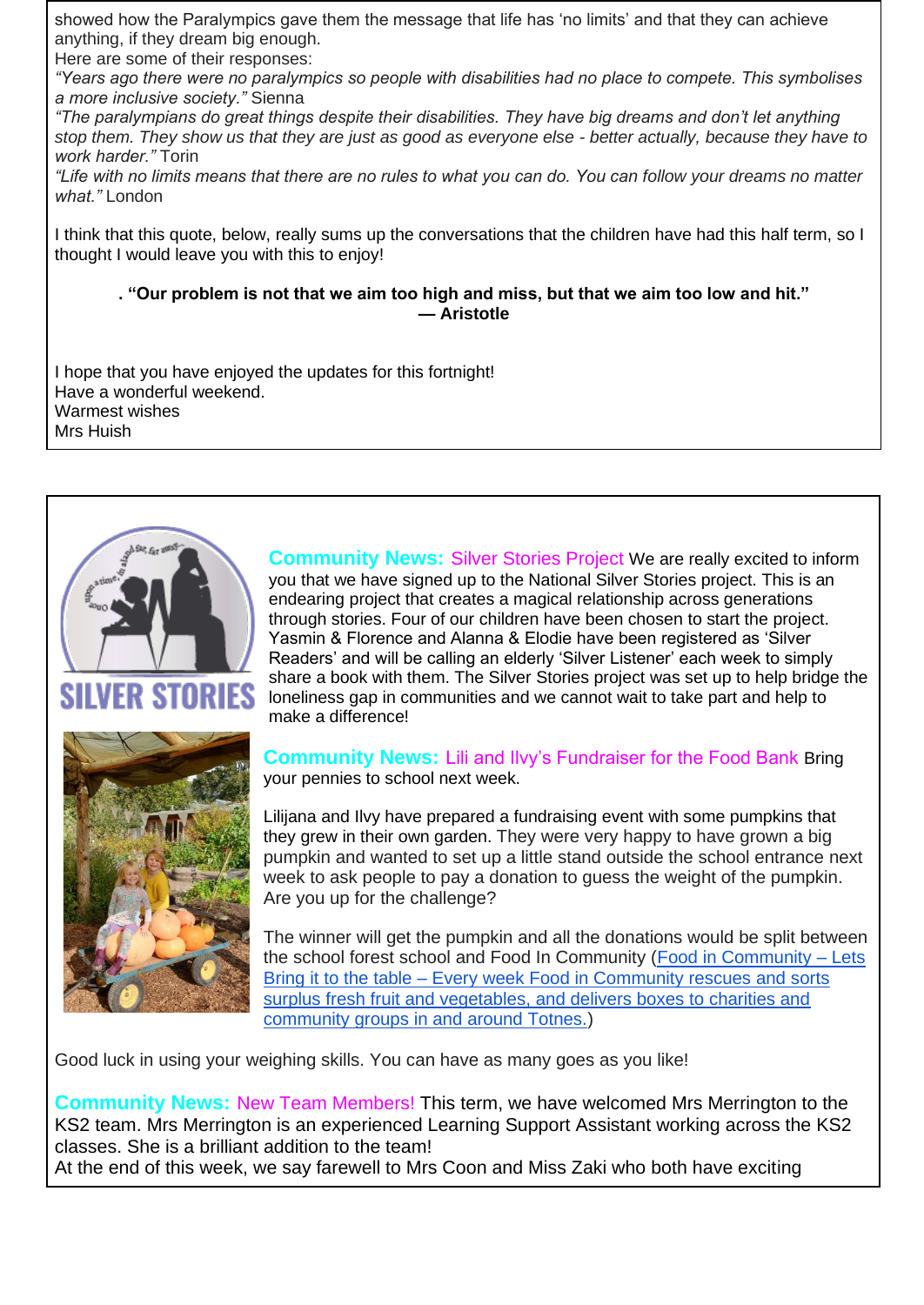adventures ahead of them as they go on maternity leave. We cannot wait to see the baby photos and we will look forward to welcoming them back next year! Joining the team, we have Mrs Ryan-Carter (Starlings class teacher) and Mrs Viney (KS2 LSA) who we look forward to working with this year. Please do say hello if you see new faces around. We want them to feel the Dartington welcome!

## **After School Clubs:** New Clubs After Half Term! **MONDAY - FRIDAY**

**After school wrap around care:** This will run every evening until 6pm. This is open to all children from EYFS to Year 6. Please book on and pay as usual through the School Gateway App. **MONDAY** 

**Artscape Club:** This is a KS2 **art club** run by Mrs Lewis.

**TUESDAY Premiere Sports:** Next term, it is **Dodgeball** for KS2

**Frazoo:** This is a **science club** that will be starting after half term with Mrs Hulbert. Bookings will be made directly to Frazoo and more information has been sent out about this.

**THURSDAY Spires Sports Club:** This term it will be **gymnastics** for years 1-3.

**FRIDAY**

**Premiere Sports:** We are waiting to find out what this club will be and will send more information shortly.

All clubs run from **3:15 - 4:15** (except the wrap around care).

## **Dates for your Diary:** Don't miss out!

**19.10.21** School Photos (There will be an early siblings option: more details to come) **25.10.21** Half term break. **04.11.21** Flu Immunisations (These are the nasal sprays not for COVID 19) **09.12.21** Christmas Lunch day!

**06.12.21** EYFS Nativity production 2-3pm

**07.12.21** EYFS Nativity production 2-3pm

**Date tbc** KS2 Christmas market

**Date tbc** Upper KS2 Carol Concert at Dartington Church

**Date tbc** Lower KS2 Carol Concert

**Date tbc** KS1 Nativity production

**Date tbc** KS1 Nativity production

**17.12.21** Last day of term